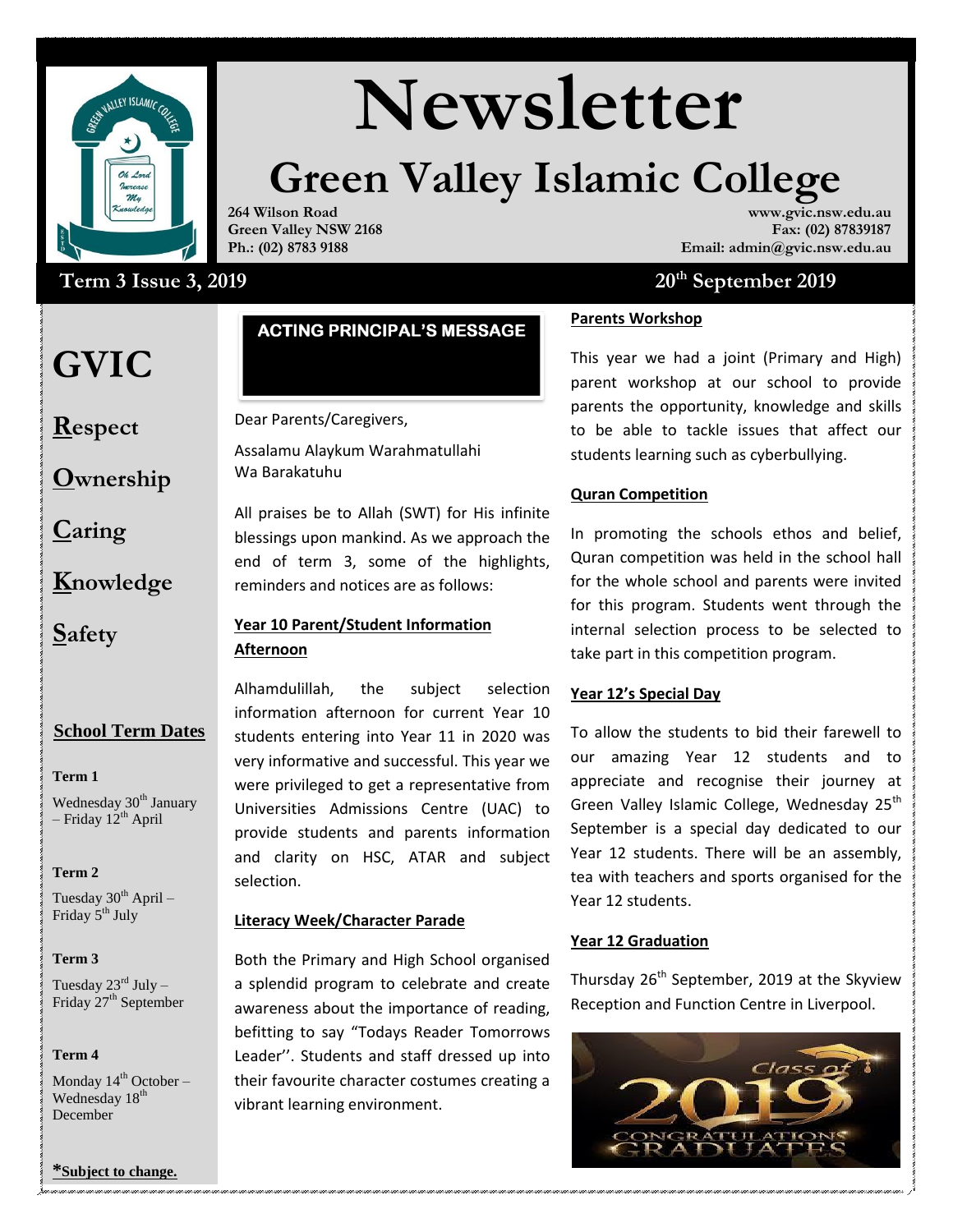#### **Term dates**

**Last day of term 3,** Friday 27/09/2019

**First day of Term 4,** Monday 14/10/2019

#### **Important Information for Year 12 Students**

#### **University Application:**

If you're applying for undergraduate study in semester 1, 2020, the early bird deadline is fast approaching – midnight Monday 30 September. Submit your application before this date and you'll avoid the higher application processing charge.

#### **Schools Recommendations Schemes:**

SRS applications close on Monday 30 Sep 2019. Schools Recommendation Schemes (SRS) are one way institutions make early offers of undergraduate admission to Year 12 students. They do this by using criteria other than (or in addition to) the ATAR.

#### **ATAR 2019:**

**ATARs** this year will be released at 1pm on Tuesday 17 December – the same day as HSC results.

#### **ATAR Enquiry Centre:**

UAC is once again operating its ATAR Enquiry Centre for students who have queries about the calculation of their ATAR.

- Tuesday 17 December, 12pm–8pm
- Wednesday 18 December, 8.30am–4.30pm
- Thursday 19 December, 8.30am–4.30pm
- Friday 20 December, 8.30am–4.30pm

#### **ATAR Notices:**

Students should download and print their ATAR Advice Notices when ATARs are released in December. They only have free access until February; after that they will be charged for a digital or printed copy.

#### **Offer Rounds For Year 12 Students:**

The most important offer rounds for Year 12 students are:

#### **December Round 2** – Monday 23 December 2019

**January Round 1** – Friday 10 January 2020.

Not all courses will be offered in December Round 2, and applicants should check UAC's website for details of excluded courses before they finalise their course preferences.

Students whose results are not available in time for December Round 2 can be assured that they will not be disadvantaged – universities will still have places available to make offers to all courses in January.

#### **UAC PIN Reminders:**

All 2019 NSW HSC applicants had their UAC PIN emailed to them in April this year. For students who have not yet applied through UAC, they will be sending a PIN reminder email on Monday 23 September.

#### **Best Wishes**

I take this opportunity to wish all our Year 12 students the very best in their HSC examinations. Prepare very well for all examinations. May Allah (SWT) give great success in all your examinations and in your future endeavours.

Mr Riaaz Ali

### **MESSAGE**

Dear Parents/Caregivers,

Assalamu Alaykum Warahmatullahi Wa Barakatuhu

All praise is due to Allah (SWT) the most merciful, most beneficent. With the grace of the Almighty Allah, primary staff and students have continued to work collaboratively and are being fully supported by most of the parents. On behalf of the Primary staff, I would like to thank the parents who have inculcated outstanding manners in their children as most of them are demonstrating appropriate behaviour and have been **EXERCT CONTRIMIST CONTRIMIST CONTRIMIST CONTRIMIST CONTRIMIST OPER THE SKILL DAM** Damakatuhu<br>
All praise is due to Allah (SWT) the most merciful, most<br>
beneficent. With the grace of the Almighty Allah,<br>
primary staff and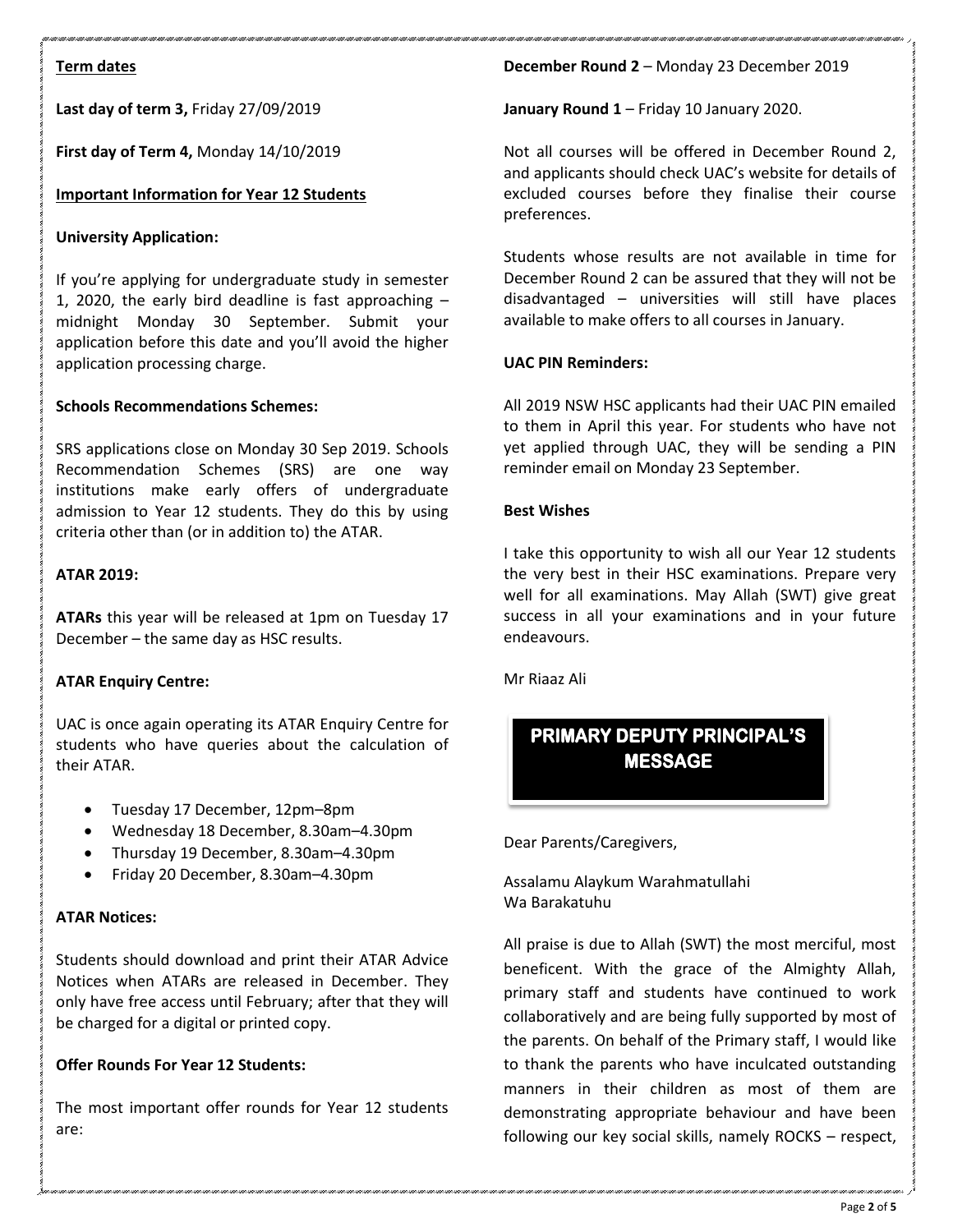ownership (responsibility), caring, knowledge and safety. Positive behaviour support requires regular teaching of social skills and we seek parental cooperation in order to explicitly teach expected behaviour.

Parents are also requested to use the school diary as a means of communication or contact the school office. Parents are strongly advised that as per Child Protection Policy, please do NOT communicate with children other than your own, on the school grounds. Kindly also adhere to privacy laws and do not take or put photos of other's children on social media, without parental consent. Please do not breach these rules as every child has a right to have access to a safe and supportive learning environment.

#### **Excursions – Experiential Learning**

Students participated in a number of excursions, including a trip to the Longneck Lagoon by Year Four to conduct experiments on soil, while Year Five, as part of their study on Gold Rush visited Bathurst Goldfields. Year Six, as future leaders had hands-on experience at the NSW Parliament House. Excursions are integral part of the teaching/learning programs and students always look forward to having opportunities to participate in these interactive lessons beyond the classrooms.





#### **Parents' Workshop**

To create awareness on Cyber Safety a workshop for parents was organised on the  $12<sup>th</sup>$  of September. The presenters were Senior Constable Rachel Kennedy and Multicultural Community Liaison Officer Mary Hilmi. They provided insight on how certain actions taken by our children can result into situations that can be very harmful.

Parents were also provided with resources such as literature on Cyber Safety and awareness on websites and organisations that can help regarding Cyber bullying. Such workshops have been provided since the last three years and we will continue to encourage parents to participate.

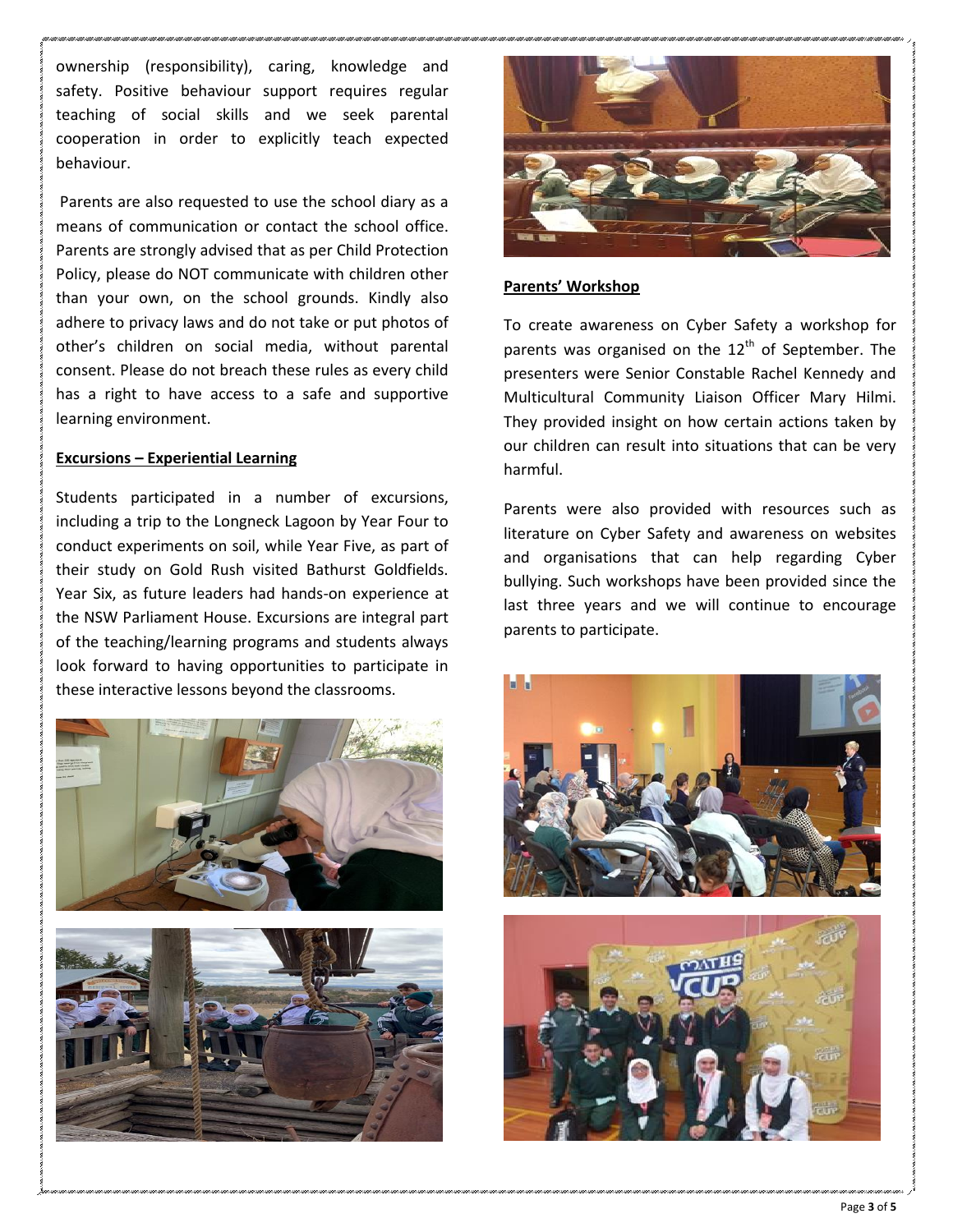

#### **Maths Cup**

This event is organised annually by Amity College and our Year Six students have been participating since the last few years. Maths Cup focuses on problem solving skills and it is a highly challenging event. Our Year Six students participated in this event on the  $4<sup>th</sup>$  of September at Amity College.

#### **Literacy/ Numeracy Week Celebrations**

A number of interactive activities were planned for Literacy/Numeracy Week, including Maths Quiz and a special assembly with role plays and presentations. Sincere thanks to the organising team, Ms Raad, Ms Ghareeb, Ms Sadika and Ms Saab. Students have definitely realised that learning Literacy and Numeracy activities can be fun and enjoyable.

#### **Primary Charity Work**

Excess fund that was left over after sponsoring a child and well-digging, was donated to Daffodil Day charity to support cure for cancer. The amount was \$500.00 and we would like to thank our students who contributed generously. These are our tentative steps to involve primary in a range of charity work and our future plans include providing opportunities for hands-on experiences such as visits and support for Islamic aged care centres.

#### **Parent- Teacher Interviews**

Parents will be having interviews with teachers on the 25<sup>th</sup> of September, 2019. Letters have been sent home as a reminder. The interviews will be conducted in the school hall and the scheduled time frame is **4:00pm – 6:00pm**. Term Two Parent-Teacher session was successful since most of the parents were actively involved as indicated by the class records. Parents who for some unforeseen reason are not able to attend are given the opportunity to reschedule the meeting.

#### **Electronic Devices**

Parents are being reminded that Primary students are NOT allowed to bring electronic devices including mobile phones, I-pads or any gaming device to school. For emergency purposes if students need to make a call to their parents they are required to use the telephones available in the school office. Please refer to our school policies for details.

#### **2019 NAPLAN Results**

We would like to acknowledge the effort of parents, all K-6 teachers (including support and teacher aides) and students of Years 3 and 5 as the NAPLAN results for 2019 is the best in the history of GVIC.

I would also like to thank Years 3 and 5 teachers for their final and intense moments and hard work. **This year we have 20 students with top bands in all areas (17 in Year 3 and 3 in Year 5).** My sincere appreciation to everyone involved in improving the results as a tremendous amount of effort had been put in for such a record. The results were as follows, in comparison to the state's national average:

| <b>Summary of 2019 NAPLAN Results for GVIC</b> |                                       |         |         |             |          |
|------------------------------------------------|---------------------------------------|---------|---------|-------------|----------|
| (Primary)                                      |                                       |         |         |             |          |
|                                                | Numeracy                              | Writing | Reading | Grammar&    | Spelling |
|                                                |                                       |         |         | Punctuation |          |
| Year                                           | Above national average in all strands |         |         |             |          |
| 3                                              |                                       |         |         |             |          |
| Year                                           | Above national average in all strands |         |         |             |          |
| 5                                              |                                       |         |         |             |          |

Mrs Samina Ali